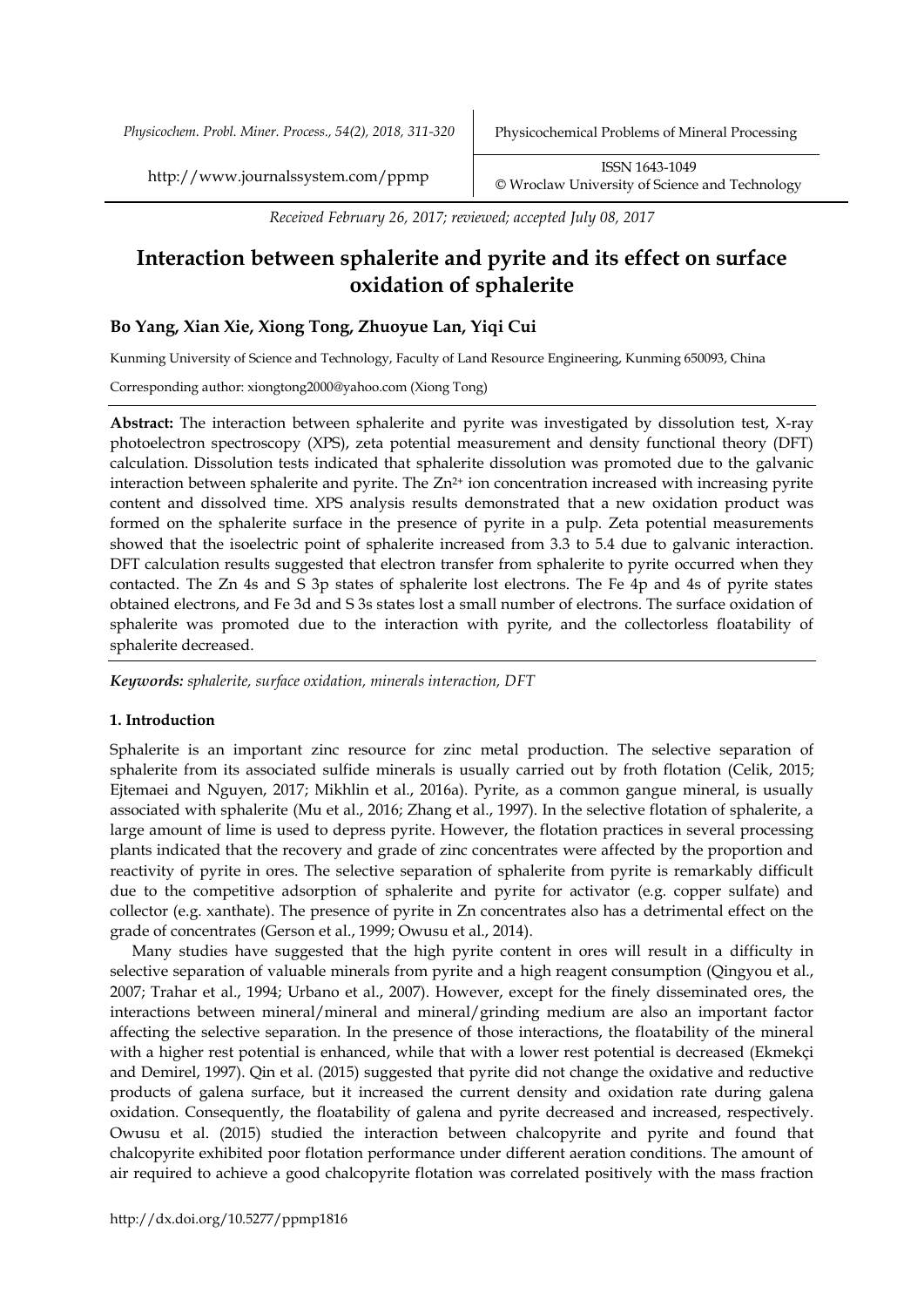of pyrite in the pulps. Furthermore, the pyrite in chalcopyrite/pyrite mixtures was activated by  $Cu^{2+}$ ions dissolved from chalcopyrite surface, and floatability was enhanced.

Sphalerite, the most important and abundant zinc sulfide mineral, is commonly associated with pyrite. The fundamental aspects of sphalerite flotation have been studied thoroughly, and the related mechanisms containing copper activation and reaction with a thiol collector were explained and understood [\(Chandra and Gerson, 2009\)](#page-8-3). The difficulty in the selective separation of sphalerite from associated pyrite is mainly regarded as the accidental activation of pyrite and competitive adsorption for Cu<sup>2+</sup> ion and xanthate. However, the interaction between sphalerite and pyrite and its effect on surface characteristics have not been studied thoroughly due to the special properties of sphalerite, which needs to be activated prior flotation and has a higher band energy of 3.7 eV than other sulfide minerals [\(Liu et al., 2013\)](#page-9-9). In addition, it has been demonstrated that the rest potential for the common sulfide minerals are classified in an increasing order as follows:  $ZnS \le PbS \le CuFeS_2 \le FeS_2$  (Santos et [al., 2016\)](#page-9-10). From the viewpoint of electrochemistry, the difference in the rest potential is an important driving force that promotes the transfer of electrons between minerals. According to this order, a large difference in the rest potential was observed between sphalerite and pyrite, but the study about the interaction between sphalerite and pyrite has been rarely reported. In this paper, the interaction between sphalerite and pyrite was studied by using the dissolution test, X-ray photoelectron spectroscopy (XPS) surface analysis and zeta potential measurement. The density functional theory (DFT) method was used to obtain further details about the interaction, and the issues could be further and better explained by this study.

#### **2. Experiment**

#### **2.1 Minerals**

The highly-mineralized sphalerite and pyrite samples used in this study were obtained from Yiliang Chihong Mine, Yunnan Province, China. After the manual removal of gangue minerals, such as quartz and calcite, the samples were dry-ground in a porcelain ball mill and dry-screened using nylon sieves to obtain the desired particle size. The sample was prepared only prior to its use to prevent the surface oxidation. The chemical compositions of sphalerite and pyrite samples are listed in Table 1. The X-ray diffraction analysis results showed that the samples used in this study were of high purity.

| Elements   | ∠n    | Fe    |       | Pb   | SiO2 |
|------------|-------|-------|-------|------|------|
| Sphalerite | 63.26 | 1.04  | 33.25 | 0.43 | 0.93 |
| Pyrite     | 0.006 | 53.26 | 46.16 | 0.21 | 0.22 |

Table 1. Chemical compositions of sphalerite and pyrite samples (%). Dissolution tests

Analytical-grade HCl and [NaOH](http://en.wikipedia.org/wiki/Copper(II)_sulfate) from Tianjin No. 3 Chemical Reagent Factory, and ultrapure water with resistivity of 18.25 MΩ/cm<sup>-1</sup> were used. Sphalerite and pyrite with -0.074/+0.048 mm particles size were used in dissolution tests.

Sphalerite or mixture of pyrite and sphalerite was added in a 100 cm<sup>3</sup> reaction vessel with the 50 cm<sup>3</sup> ultrapure water. The temperature of suspension was kept constant at 25  $^{\circ}$ C by a thermostatically controlled water bath, and the pH of suspension were adjusted by HCl and NaOH solutions. A magnetic stirrer was used for the stirring of the suspension at a speed of 600 rpm. After dissolution with the given time intervals, the suspension was separated by using a centrifuge at 3500 rpm for 10 min. After acidification, the aqueous solution was subjected to the  $Zn^{2+}$  concentration analysis by using ICP-MS (7700X, Agilent, USA).

## **2.2 XPS surface analysis**

The samples used for XPS study were prepared by the following procedure. The sphalerite block with 0.6×0.6×0.2 cm size was wet-polished with 1200 grit polishing paper for 2 min. Then, the sample was washed with ultrapure water and immersed quickly in the suspension containing the 1.0 g pyrite of - 0.048 mm. The sphalerite surface subjected to XPS measurement was exposed to the suspension, and the pH value of suspension was controlled by HCl and NaOH solutions. Mechanical agitation was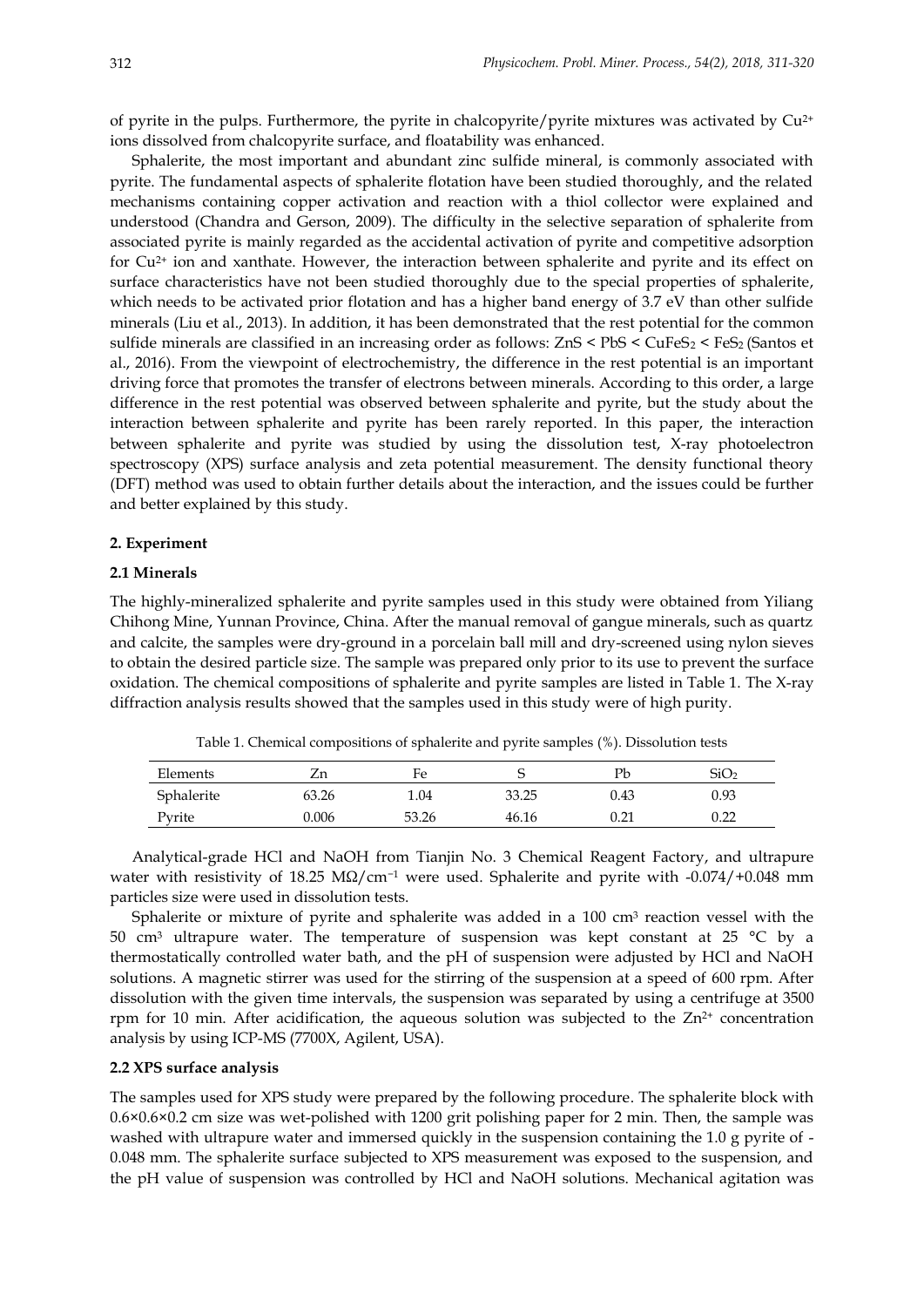used for the stirring of the suspension. After stirring for 20 min, the sphalerite block was taken and washed with ultrapure water and dried at vacuum environment. The solution containing pyrite particles was filtrated and washed with ultrapure water, and the solid samples was dried at vacuum environment. After that, XPS measurements were carried out using a PHI5000 Versa ProbeII (PHI5000 ULVAC-PHI, Japan) equipped with a monochromatic Al Kα X-ray source at 1486.6 eV. The pressure of the analyzer chamber was 10−<sup>8</sup> Pa during analysis. The analyzed samples were first subjected to a survey scan to identify the chemical components and subsequent high-resolution scans on a certain element. The spectra and surface atomic concentration were obtained and calculated based on the MultiPak Spectrum software.

## **2.3 Zeta potential measurements**

In zeta potential measurements, sphalerite and pyrite with different particle sizes were used in order to separate prior tests by settling. Before measurements, the pyrite with −0.063+0.038 mm particles size was subjected to ultrasonic cleaning to remove any adhering fine particle, which might influence the zeta potential of sphalerite. After cleaning, the sphalerite with −0.010 mm particles size was mixed with pyrite for 10 min by using magnetic stirring to improve the interaction between sphalerite and pyrite. At the end of stirring, the suspension was settled for a specified time. Subsequently, the supernatant suspension of sphalerite was taken using a syringe for zeta potential measurements. Blank tests showed that a negligible amount of remaining pyrite was present in the analyzed sample. The zeta potential was carried out using the Malvern Zetasizer Nano ZS90.

## **2.4 DFT study**

The interaction between sphalerite and pyrite was investigated by using first-principle calculations with CASTEP and GGA-PW91 based on DFT. Sphalerite with the crystal parameters of  $a=b=c=5.4301$  Å and pyrite with the crystal parameters of  $a=b=c=5.4209$  Å were used in calculation. The relaxed sphalerite (110) and pyrite (110) surfaces using the building layer tools (Gao et al., 2014). The interaction model was established. Only valance electrons were considered by using ultrasoft pseudopotentials. A plane wave cut-off energy of 340 eV and a 3×3×3 Monkhorst-Pack *k*-point sampling grid were used. The self-consistent field convergence tolerance was set to 2.0×10<sup>-6</sup> eV/atom. All calculation parameters used in geometry optimization and properties calculation were identical.

## **2.5 Microflotation tests**

Flotation tests were conducted in 40 cm<sup>3</sup> flotation cell (Gao et al., 2016; Wang et al., 2016) with 4.0 g of −0.106+0.075 mm sphalerite or pyrite sample for each test. In addition, the total of 4.0 g mineral mixtures with 50% pyrite was used to investigate the effect of pyrite on sphalerite floatability. The sample was first mixed with 40 cm<sup>3</sup> of ultrapure water and conditioned at the specified pH values for 5 min, the frother MIBC with the dosage of 5 mg/dm<sup>3</sup> was added and conditioned for 2 min. Then, the slurry was floated for 4 min. Finally, the floated and non-floated particles were collected and assay for the calculation of recovery. All of tests were repeated three times under the same conditions, the recovery reported in this paper is the average.

# **3. Results and discussion**

# **3.1 Effects of pyrite on dissolution behavior of sphalerite**

In the suspension containing sphalerite and pyrite, the  $Zn^{2+}$  ions in solution mainly derive from the surface dissolution of sphalerite. The concentration of  $Zn^{2+}$  is an important indicator for the surface oxidation of sphalerite. Due to the flotation of sphalerite was usually conducted at neutral or alkaline pH ranges and pyrite is easy to be oxidized at alkaline pH ranges, which results in a high concentration of Fe3+ in pulp. Therefore, a neutral pH was chosen, and Table 2 shows the concentration of  $Zn^{2+}$  ions in solution with different pyrite proportions and dissolved times.

In the absence of pyrite, the  $Zn^{2+}$  concentration only shows a negligible increase from 0.1099×10<sup>-6</sup> g/cm<sup>3</sup> to 0.1897×10<sup>-6</sup> g/cm<sup>3</sup> with the increase of dissolution time from 5 min to 50 min. However, the  $Zn^{2+}$  concentration presents a significant increase when the presence of pyrite in the suspension. The Zn<sup>2+</sup> concentration increases with the increasing pyrite content from  $0.1099 \times 10^{-6}$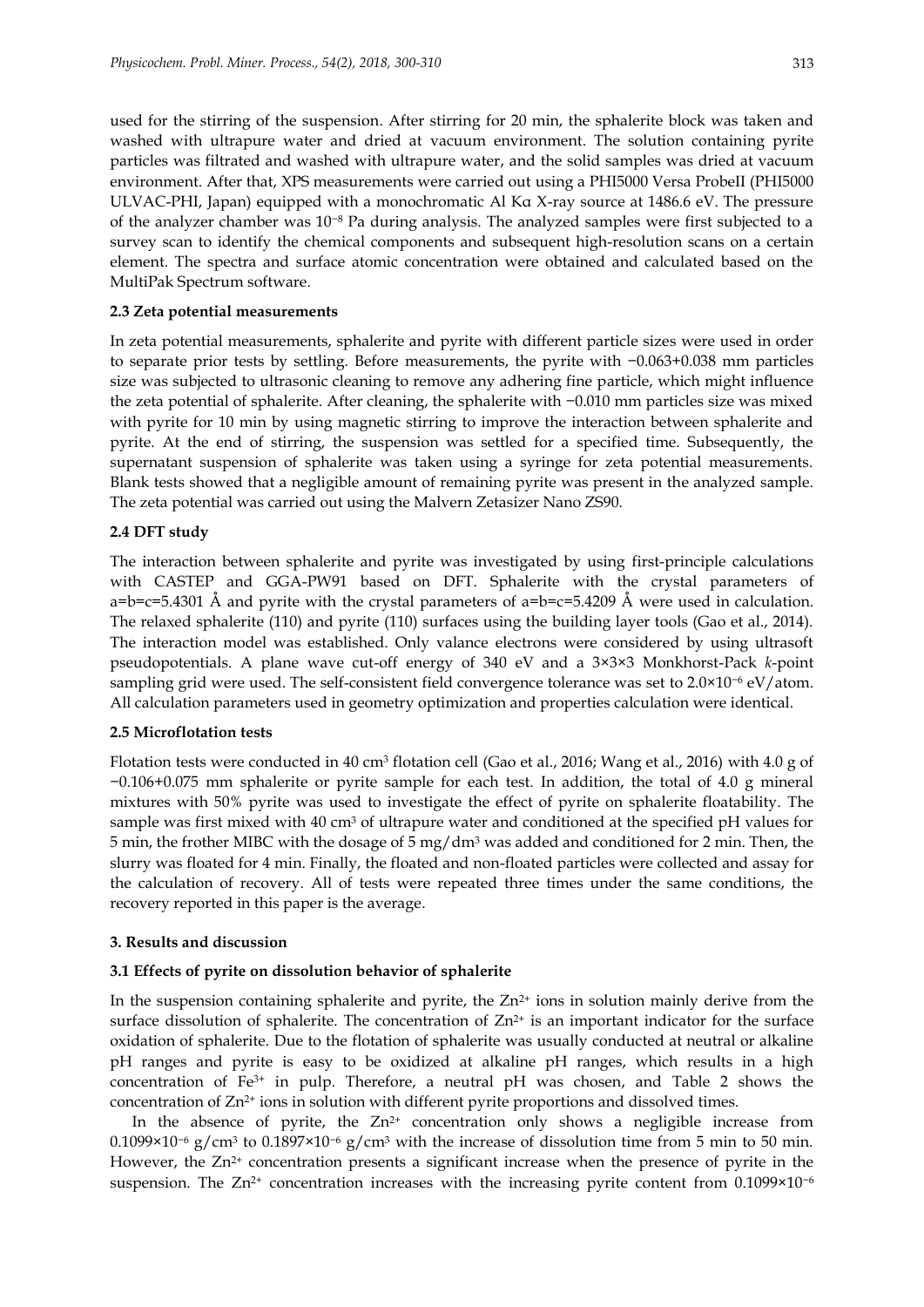g/cm<sup>3</sup> to 8.048×10<sup>-6</sup> g/cm<sup>3</sup> at 5 min, and further increases with the increase of dissolved time. Results from Table 2 show that pyrite accelerates the surface dissolution of sphalerite and causes a high  $Zn^{2+}$ concentration in solution. It well be known that the surface dissolution of mineral particles is related with the surface oxidation of mineral surfaces. Evidently, the surface oxidation of sphalerite is promoted when the presence of pyrite in pulp. From the hydrometallurgical viewpoint, it has been suggested that pyrite can catalyze the leaching kinetics of sphalerite due to the galvanic interaction between them [\(Estrada-de los Santos et al., 2016\)](#page-8-4).

The surface oxidation of sphalerite exerts two influences on flotation. First, a mild oxidization status is beneficial for the formation of hydrophobic species, such as elemental sulfur and metaldeficient polysulfide on sphalerite surface, which improves the collectorless floatability of sphalerite. Second, an excessive oxidization status is detrimental for flotation due to the formation and adsorption of hydrophilic hydroxyl complex on sphalerite surface, which reduces the floatability of sphalerite and the adsorption of collectors and activators [\(Chen et al., 2014;](#page-8-5) [Cruz et al., 2005;](#page-8-6) [Urbano et](#page-9-6)  [al., 2007\)](#page-9-6).

| Dissolved time |             | $C_{Zn}^{2+}$ (10 <sup>-6</sup> g/cm <sup>3</sup> ) |                                    |  |  |  |  |
|----------------|-------------|-----------------------------------------------------|------------------------------------|--|--|--|--|
| (min)          | $2.0$ g ZnS | 2.0 g $ZnS+1.0$ g FeS <sub>2</sub>                  | 2.0 g $ZnS+2.0$ g FeS <sub>2</sub> |  |  |  |  |
| 5              | 0.1099      | 5.7572                                              | 8.0480                             |  |  |  |  |
| 10             | 0.1202      | 6.7873                                              | 10.4603                            |  |  |  |  |
| 20             | 0.1359      | 6.7931                                              | 10.9890                            |  |  |  |  |
| 30             | 0.1879      | 7.1908                                              | 11.9814                            |  |  |  |  |
| 50             | 0.1897      | 8.7378                                              | 13.2283                            |  |  |  |  |

Table 2.  $Zn^{2+}$  ion concentrations in the absence and presence of pyrite (pH=7.3)

# **3.2 XPS study**

XPS was employed to further study the surface differences and oxidation products of sphalerite before and after interaction at pH=7.3. Fig. 1 shows the Zn 2p and S 2p spectra of sphalerite alone and contacting with pyrite. Accordingly, the Fe 2p and S 2p spectra of pyrite surface are also displayed in Fig. 1.

Fig. 1 shows that the Zn 2p spectra are composed of a strong peak Zn  $2p_{3/2}$  at binding energy of 1022.0 eV and a Zn  $2p_{1/2}$  at binding energy of 1045.0 eV. The Zn  $2p$  spectra from the sphalerite alone and contacting with pyrite remains almost unchanged, which indicated that the interaction between sphalerite and pyrite exerts no influence on the chemical status of Zn atom on ZnS surface. However, when pyrite is present in the pulp, the S 2p spectra on sphalerite surface show a change on peak shape and peak areas. This result indicated that the chemical status of S atom on sphalerite surface is altered due to the presence of pyrite in pulp. Similar changes can be detected in Fe 2p and S 2p spectra of pyrite surface, only the chemical status of S atom on pyrite surface was observed after contacting with sphalerite.

Fig. 2 shows the changes of S 2p on sphalerite and pyrite surface before and after interaction. Many studies have suggested that S 2p spectra are fitted using the S  $2p_{1/2}$  and S  $2p_{3/2}$  doublet with a fixed 1:2 peak area ratio and 1.18 eV energy separation [\(Chen et al., 2014;](#page-8-5) [Harmer et al., 2008;](#page-8-7) [Mu et al., 2017\)](#page-9-11). On the sphalerite surface, the S2p doublet with the  $S2p_{3/2}$  at binding energy of 161.24 eV is attributed to S<sup>2−</sup> from sphalerite surface or bulk. The broad peak with the S  $2p_{3/2}$  at binding energy of 162.07 eV represents the S<sub>2</sub><sup>2-</sup> formed during surface oxidation. However, a new peak with the S 2<sub>P3/2</sub> at binding energy of 163.09eV occurs at the S 2p spectra of sphalerite after contacting with pyrite, this peak is associated with the formation of  $S_n$ 2· or Sº on sphalerite surface [\(Ejtemaei et al., 2016\)](#page-8-8).

On the pyrite surface, the doublet with the S  $2p_{3/2}$  at binding energy of 162.64 eV is attributed to the S<sub>2</sub><sup>2−</sup> from pyrite surface and bulk [\(Mu et al., 2016\)](#page-9-1). After contacting with sphalerite, a broad peak with the S  $2p_{3/2}$  at binding energy of 160.74 eV can be detected on pyrite surface, which is identified as the S2− formed on the pyrite surface [\(Fornasiero et al., 1994\)](#page-8-9).

Results from Figs. 1 and 2 indicated that the interaction between sphalerite and pyrite in pulp has a significant effect on the surface oxidation characteristics of sphalerite. The surface oxidation of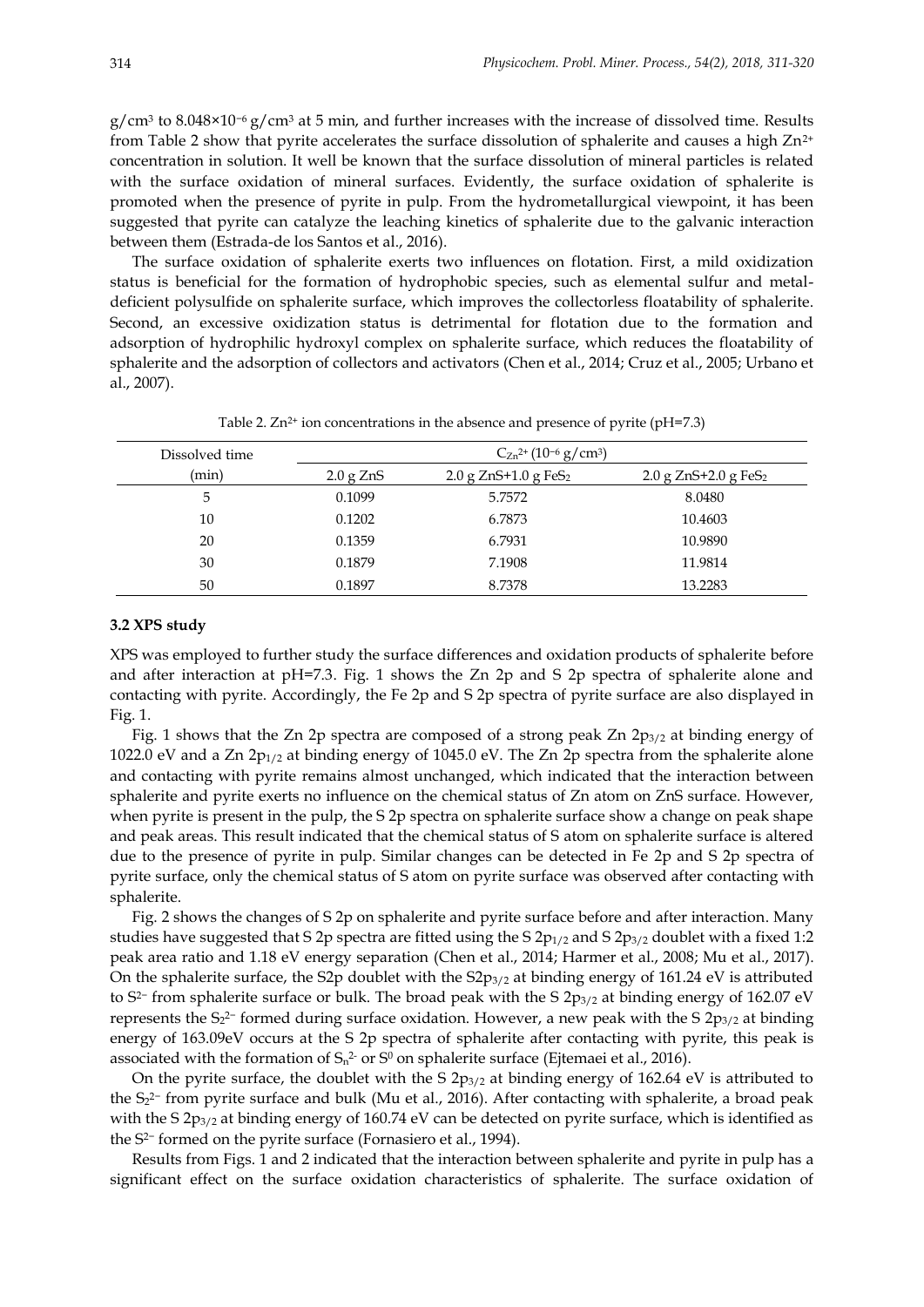



Fig. 1. Zn 2p, Fe 2p, and S 2p spectra for ZnS and FeS<sub>2</sub> surfaces



Fig. 2. S2p spectra of ZnS and FeS<sub>2</sub> alone and mixtures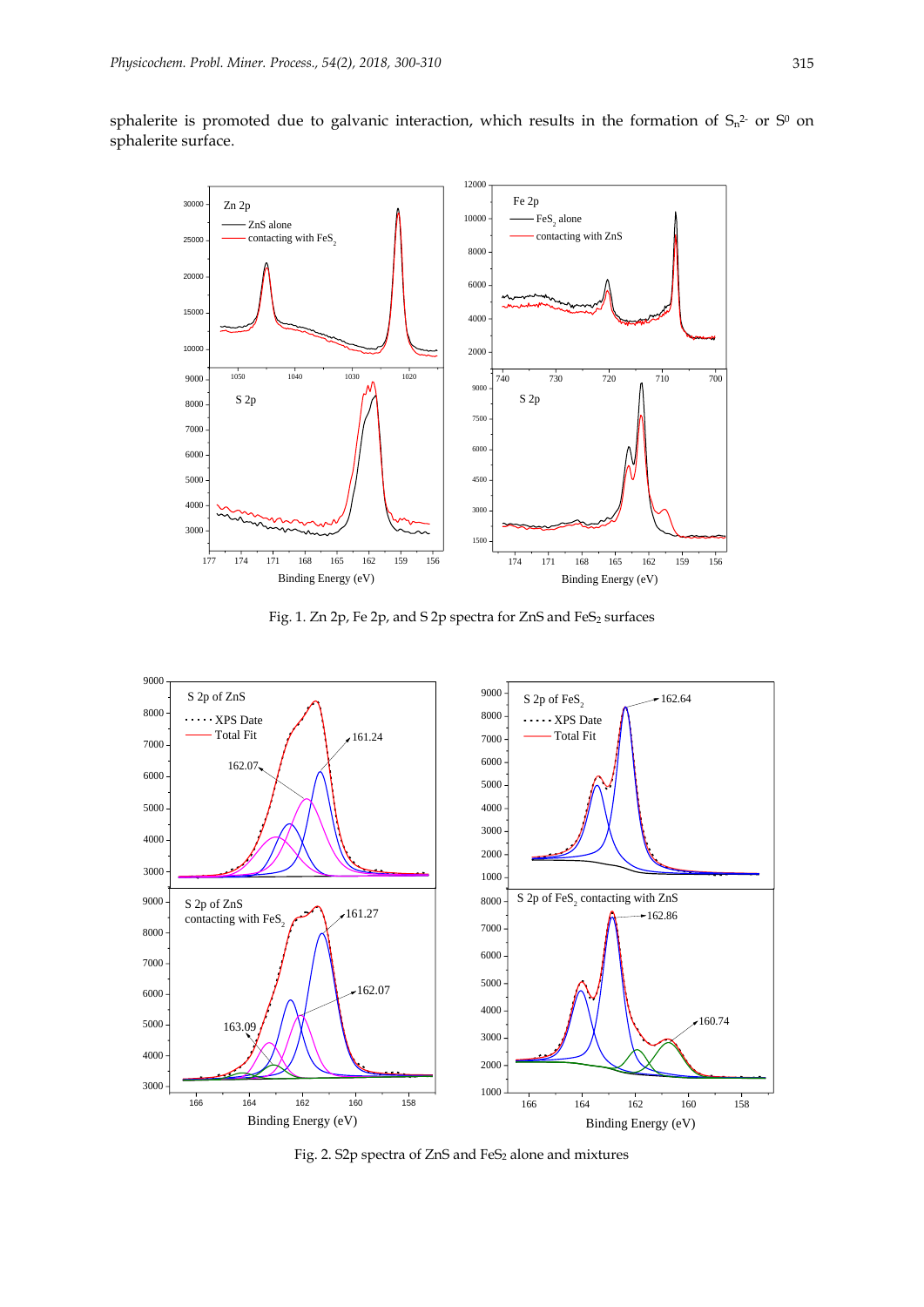#### **3.3 Zeta potential**

It has been demonstrated that the surface oxidation of minerals can enhance its isoelectric point due to the adsorption of metal ions or hydroxy complexes on minerals surface, the unoxidized sphalerite surface has an isoelectric point at around pH=3.0 [\(Nooshabadi and Rao, 2014;](#page-8-10) [Leiro et al., 2017\)](#page-9-12). In the present study, the effect of the interaction between sphalerite and pyrite on the isoelectric point of sphalerite was measured, and the results are shown in Fig. 3. For sphalerite and pyrite, the zeta potential steadily decreases with increasing pH. The isoelectric point of sphalerite and pyrite are approximately 3.3 and 3.1 respectively, which is similar to the values reported by Shaoxian Song and Alejandro Lopez-Valdivieso [\(Song et al., 2001\)](#page-9-13).

However, the isoelectric point of sphalerite significantly increases from 3.3 to 5.4 when the presence of pyrite in pulp. This increase may be caused by the galvanic interaction between sphalerite and pyrite, which promotes the surface oxidation of sphalerite and the formation of sulfur–oxygen species on surface, as described in the dissolution tests and XPS study. The oxidation products and  $Zn<sup>2+</sup>$  ions can migrate or adsorb on the mineral surface, which increases the zeta potential of sphalerite.



Fig. 3. Zeta potentials of sphalerite alone and sphalerite mixed with pyrite

# **3.4. DFT calculation**

DFT calculation is a useful tool to study the crystal structure of minerals and the interaction, adsorption and reaction of flotation reagents with mineral surfaces (Gao et al., 2017; Hu et al., 2012). The simulation and calculation may be helpful for the explanation of some phenomena that cannot be observed through experimental studies [\(Feng et al., 2017\)](#page-8-11). In the present study, the electron transfer and surface interaction between sphalerite and pyrite were investigated by DFT methods. The calculation model was established by combining the relaxed sphalerite (110) surface with the relaxed pyrite (110) surface, as shown in Fig. 4. The density of states (DOS) of surface atoms on sphalerite and the electron transfer between sphalerite and pyrite surfaces were also studied.

Fig. 5 shows the Zn 4s, Zn 3p, and Zn 3d states of sphalerite surface changes before and after contacting with pyrite at a distance of 3.752 Å. The Zn 4s and Zn 3d DOSs at 4.0 eV are significantly reduced when in contact with pyrite, which indicated that Zn atoms on sphalerite surface lose a large number of electrons. In addition, the DOSs of Zn atom on sphalerite surface exhibit a slight shift to the direction of valence band due to the contact with pyrite. The similar change can be observed on the S 3s and 3p states on sphalerite surface. The S 3p DOS at approximately 5.0 eV disappears, and the S 3p DOS reduces at the Fermi level. These results indicated that the S atoms on sphalerite surface lose a fraction of electrons, and the electron activity in S 3p orbital weakens due to the galvanic interaction between sphalerite and pyrite [\(Jiao et al., 2016\)](#page-8-12).

Table 3 shows the electron transfer between sphalerite and pyrite surfaces and the charge number of surface atoms. By surface atomic charge analysis, the electron transfer between mineral surfaces was further studied. For sphalerite surface, Zn 4s and S 3p states lose electrons, and the change in the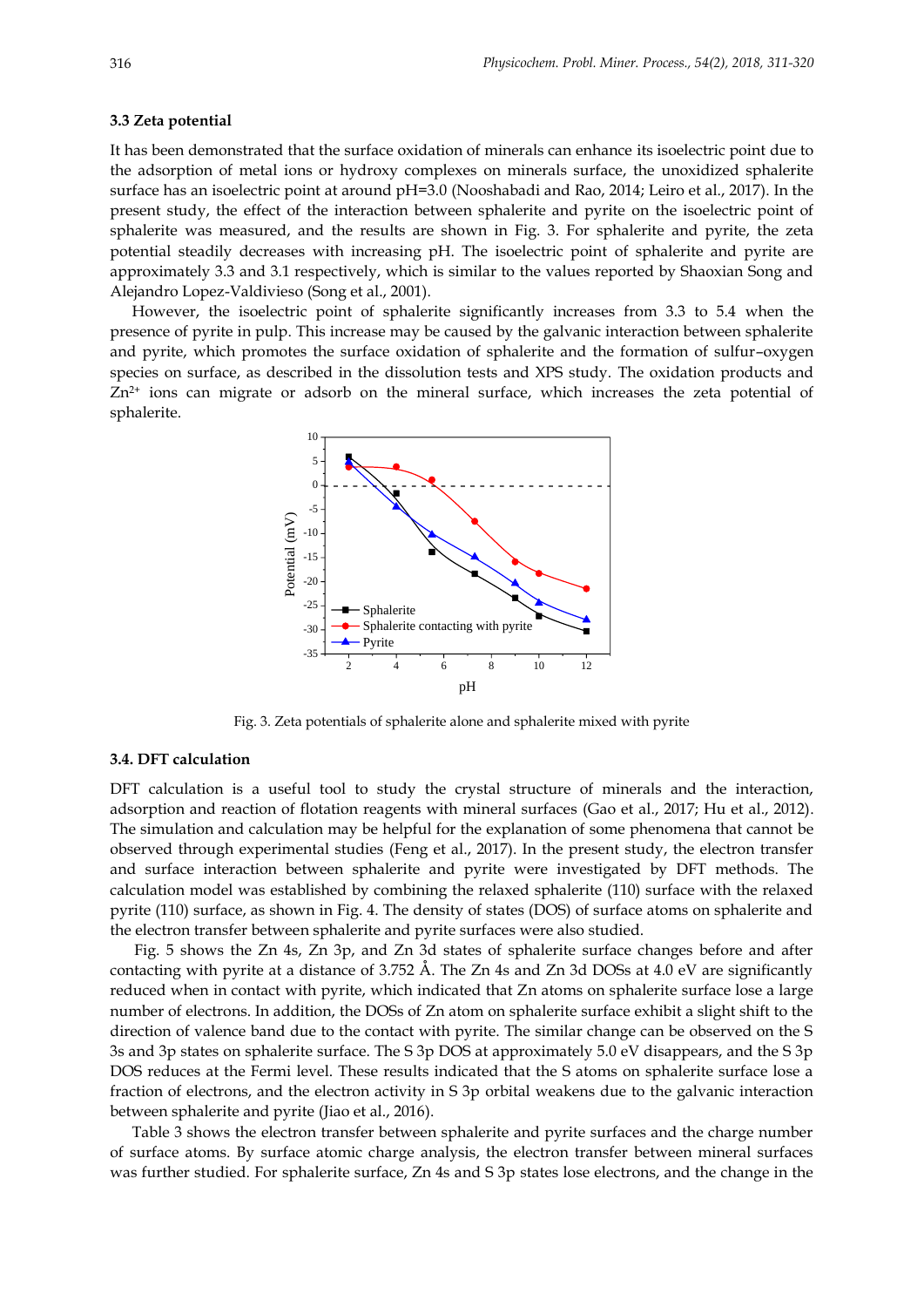number of Zn 4s electrons is higher than that of S 3p electrons. The Zn 3p obtains a small number of electrons, and the Zn 3d and S 3s electron numbers shows no change. Zn 4s state loses many electrons, which increases the positive charge of Zn atom. In addition, S 3p on sphalerite surface loses a small amount of electrons, thereby resulting in oxidation and the decrease in the negative charge of surface S atoms [\(Long et al., 2016\)](#page-9-14). This oxidation will promote the formation of surface sulfur elements or polysulphide on sphalerite surface, as shown by XPS surface analysis. For pyrite surface, Fe 4s and 4p states obtain electrons, and the change in the number of Fe 4s electrons is considerably less than that of Fe 4p electrons. The Fe 3d state loses a small number of electrons, and the total positive charge number decreases. In addition, S 3p state on pyrite surface loses a small fraction of electrons and the S 3s state electrons number is not changed, but the change in charge number of S atom is negligible [\(Ke](#page-8-13)  [et al., 2016\)](#page-8-13).

Based on the above results, the electron transfer from sphalerite to pyrite will occur when the sphalerite is in contact with pyrite. This electron transfer promotes the oxidation or reduction of mineral surface. Accordingly, the surface oxidation of sphalerite is intensified. A large amount of zinc ions is released from sphalerite surface, and floatability is decreased due to oxidation. However, pyrite surface oxidation is alleviated, and the floatability is enhanced due to its contact with sphalerite [\(Martin et al., 1989;](#page-9-15) [Mikhlin et al., 2016b\)](#page-9-16).



Fig. 4. Computational model used in density functional theory study



Fig. 5. Density of states of sphalerite surface Zn and S before and after contact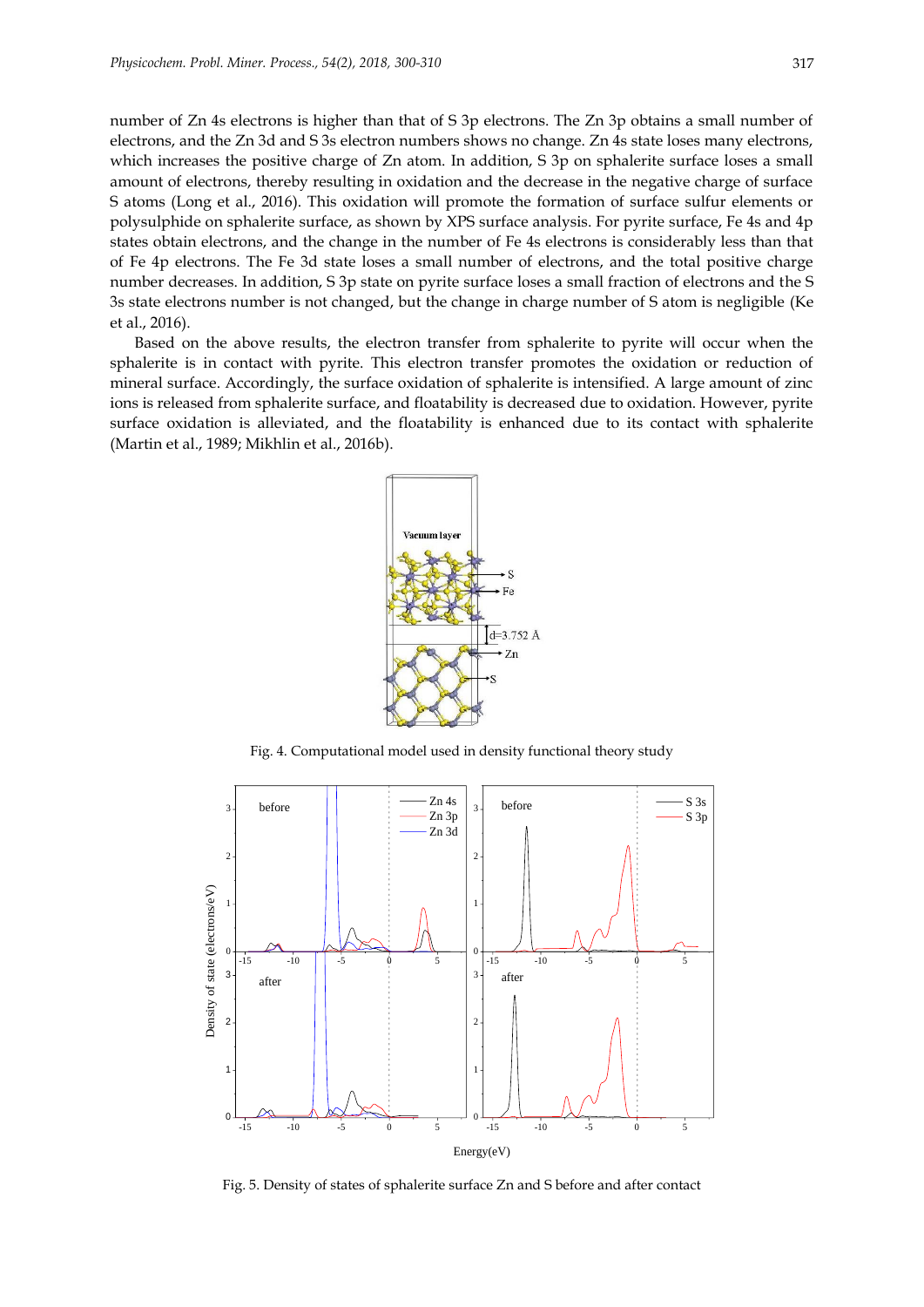|                  | Atom       | Combination | S    | p    | d    | Charge (e) |
|------------------|------------|-------------|------|------|------|------------|
| ZnS              | surface Zn | before      | 0.91 | 0.76 | 9.98 | $+0.36$    |
|                  |            | after       | 0.82 | 0.79 | 9.98 | $+0.39$    |
|                  | surface S  | before      | 1.85 | 4.68 | 0.00 | $-0.50$    |
|                  |            | after       | 1.85 | 4.63 | 0.00 | $-0.48$    |
| FeS <sub>2</sub> | surface Fe | before      | 0.37 | 0.27 | 7.14 | $+0.21$    |
|                  |            | after       | 0.39 | 0.36 | 7.12 | $+0.13$    |
|                  | surface S  | before      | 1.82 | 4.33 | 0.00 | $-0.15$    |
|                  |            | after       | 1.82 | 4.31 | 0.00 | $-0.14$    |

Table 3. Mulliken charge population of atoms on sphalerite and pyrite surfaces

## **3.5. Microflotation**

Flotation tests were carried out to investigate the influence of interaction on collectorless floatability of sphalerite and pyrite under different pH. The recovery of sphalerite alone and mixing with pyrite as a function of pH are shown in Fig.6.



Fig.6. The recovery of sphalerite alone and mixing with pyrite as a function of pH

It is evident from Fig.6 that the flotation behavior of sphalerite and pyrite in mixture was different from the behavior of the individual. The recovery of sphalerite in mixture was decreased at the pH ranges of 7 to 12 compared with single sphalerite. For pyrite, however, the recovery was increased at the pH ranges of 7 to 12 compared with single pyrite.

The decrease in floatability of sphalerite in the presence of pyrite is attributed to the electrochemical interaction between sphalerite and pyrite. Rao and Finch have suggested that the galvanic interaction between a noble minerals and a active minerals will directly affect the floatability of both minerals [\(Finch and Rao, 1988;](#page-8-14) [Rao and Natarajan, 1989\)](#page-9-17). In the galvanic couple of sphalerite and pyrite, pyrite has the highest electrode potential while the electrode potential of sphalerite is relatively low. When the two minerals contacting each other, the surface oxidation of sphalerite is promoted and pyrite is inhibited, as shown by dissolution tests and XPS analysis. Accordingly, the floatability of sphalerite was decreased while pyrite was increased. The results from flotation tests further confirmed the effect of interaction between sphalerite and pyrite on the surface oxidation of sphalerite, the presence of pyrite in pulp will increase the surface oxidation of sphalerite.

#### **4. Conclusions**

The interaction between sphalerite and pyrite will occur when the two minerals contact each other in pulp, and the surface dissolution of sphalerite was enhanced due to galvanic interaction. A new oxidation product on sphalerite surface was detected by XPS analysis. However, the chemical status of S atom on pyrite surface is not changed, except for a metal-deficient S<sup>2−</sup> formation on pyrite surface.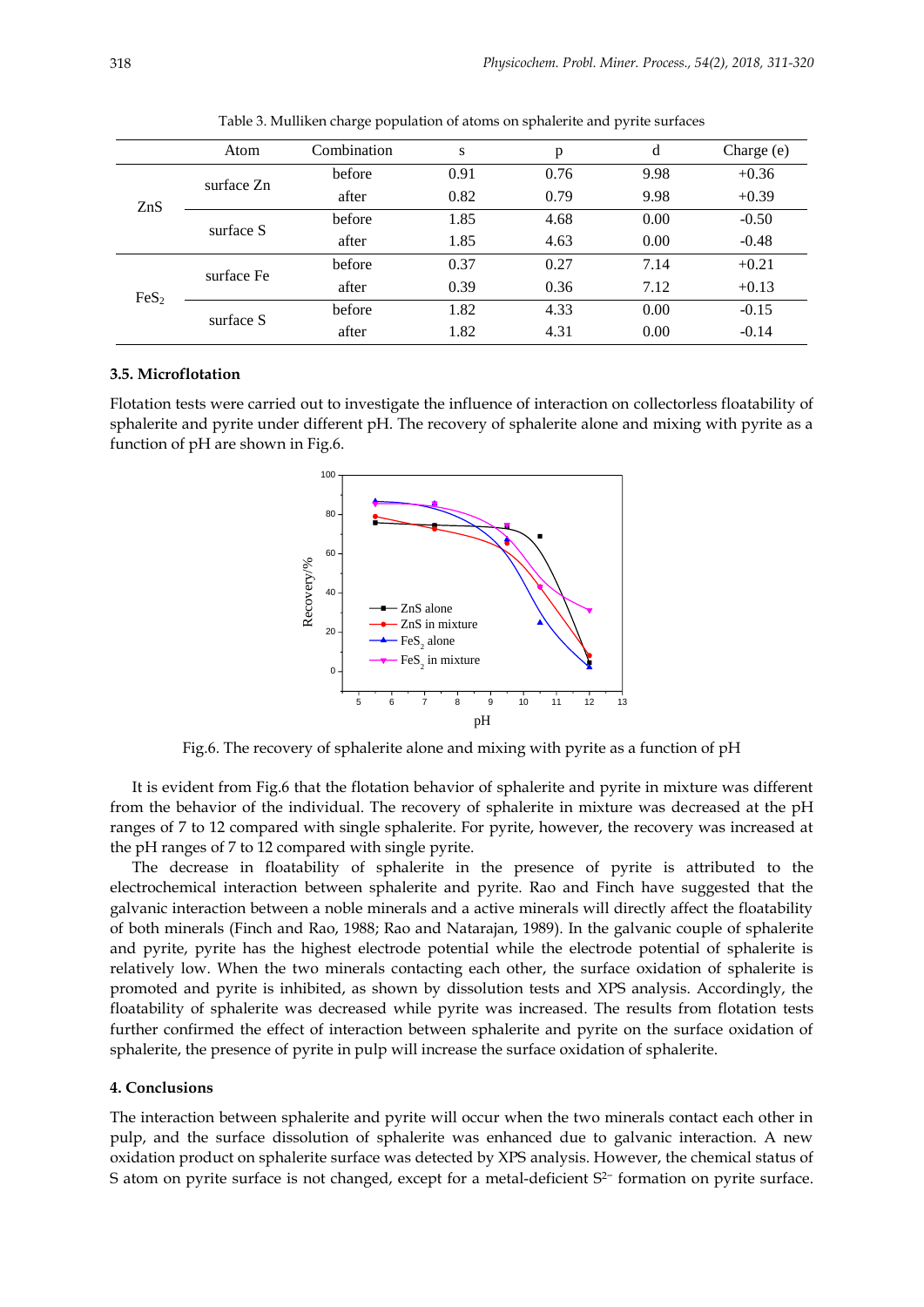During the interaction between sphalerite and pyrite, the Zn 3p and S 3p states on sphalerite surface lose most of electrons resulting in the change in charge number of surface Zn and S atoms. For pyrite surface, Fe 4s and 4p states obtain electrons, whereas the S 3p state loses a small fraction of electrons. The electron was transferred from sphalerite to pyrite when sphalerite contacting with pyrite. Accordingly, the surface oxidation of sphalerite was enhanced and the collectorless floatability is decreased, whereas that of pyrite is enhanced.

## **Acknowledgements**

The authors are grateful for the financial support provided by the Applied Basic Research programs of Yunan Province (2014FA027).

# **References**

- <span id="page-8-3"></span>CHANDRA, A.P., GERSON, A.R., 2009. *A review of the fundamental studies of the copper activation mechanisms for selective flotation of the sulfide minerals, sphalerite and pyrite.* Adv. Colloid. Interfac., 145, 97-110.
- <span id="page-8-5"></span>CHEN, X., SEAMAN, D., PENG, Y., BRADSHAW, D., 2014. *Importance of oxidation during regrinding of rougher flotation concentrates with a high content of sulfides*. Miner. Eng., 66, 165-172.
- <span id="page-8-6"></span>CRUZ, R., LUNA-Sanchez, R.M., LAPIDUS, G.T., GONZALEZ, I., MONROY, M., 2005. *An experimental strategy to determine galvanic interactions affecting the reactivity of sulfide mineral concentrates*. Hydrometallurgy, 78, 198-208.
- <span id="page-8-0"></span>EJTEMAEI, M., NGUYEN, A.V., 2017. *A comparative study of the attachment of air bubbles onto sphalerite and pyrite surfaces activated by copper sulphate*. Miner. Eng., 109, 14-20.
- <span id="page-8-8"></span>EJTEMAEI, M., PLACKOWSKI, C., Nguyen, A.V., 2016. *The effect of calcium, magnesium, and sulphate ions on the surface properties of copper activated sphalerite*. Miner. Eng., 89, 42-51.
- <span id="page-8-2"></span>EKMEKÇI, Z., DEMIREL, H., 1997. *Effects of galvanic interaction on collectorless flotation behaviour of chalcopyrite and pyrite*. Int. J. Miner. Process., 52, 31-48.
- <span id="page-8-4"></span>ESTRADA-DE Los Santos, F., RIVERA-SANTILLAN, R.E., TALAVERA-ORTEGA, M., BAUTISTA, F., 2016. *Catalytic and galvanic effects of pyrite on ferric leaching of sphalerite*. Hydrometallurgy, 163, 167-175.
- <span id="page-8-11"></span>FENG, Q., Wen, S., DENG, J., ZHAO, W., 2017. *DFT study on the interaction between hydrogen sulfide ions and cerussite (110) surface*. Appl. Surf. Sci., 396, 920-925.
- <span id="page-8-14"></span>FINCH, J.A., RAO, S.R., 1988. *Galvanic interaction studies on sulphide minerals*. Can. Metall. Quart., 27, 253-259.
- <span id="page-8-9"></span>FORNASIERO, D., LI, F., RALSTON, J., SMART, R.S.C., 1994. *Oxidation of Galena Surfaces: I. X-Ray Photoelectron Spectroscopic and Dissolution Kinetics Studies*. J. Colloid. Interf. Sci., 164, 333-344.
- GAO, Y., GAO, Z., SUN W., HU, Y., 2016. *Selective flotation of scheelite from calcite: A novel reagent scheme*. Int. J. Miner. Process., 154, 10-15.
- GAO, Z., LI, C., SUN, W., HU, Y., 2017. *Anisotropic surface properties of calcite: A consideration of surface broken bonds*. Colloids Surf. A, 520, 53-61.
- GAO, Z., SUN, W., HU, Y., 2014. *Mineral cleavage nature and surface energy: Anisotropic surface broken bonds consideration*. Trans. Nonferrous Met. Soc. China, 24(9), 2930-2937.
- <span id="page-8-1"></span>GERSON, A.R., LANGE, A.G., PRINCE, K.E., SMART, R.S., 1999. *The mechanism of copper activation of sphalerite*. Appl. Surf. Sci., 137, 207-223.
- <span id="page-8-7"></span>HARMER, S.L., MIERCZYNSKA-VASILEV, A., BEATTIE, D.A., SHAPTER, J.G., 2008. *The effect of bulk iron concentration and heterogeneities on the copper activation of sphalerite*. Miner. Eng., 21, 1005-1012.
- HU, Y., GAO, Z., SUN, W., LIU X., 2012. *Anisotropic surface energies and adsorption behaviors of scheelite crystal*. Colloids Surf. A, 415(1), 439-448.
- <span id="page-8-10"></span>NOOSHABADI, J.A, RAO, H. K., 2014. *Formation of hydrogen peroxide by galena and its influence on flotation*. Adv. Powder Technol., 25, 832-839.
- <span id="page-8-12"></span>JIAO, F., WU, J., QIN, W., WANG, X., LIU, R., 2016. *Interactions of tert dodecyl mercaptan with sphalerite and effects on its flotation behavior*. Colloids Surf. A, 506, 104-113.
- <span id="page-8-13"></span>KE, B., LI, Y., CHEN, J., ZHAO, C., CHEN, Y., 2016. *DFT study on the galvanic interaction between pyrite (100) and galena (100) surfaces*. Appl. Surf. Sci., 367, 270-276.